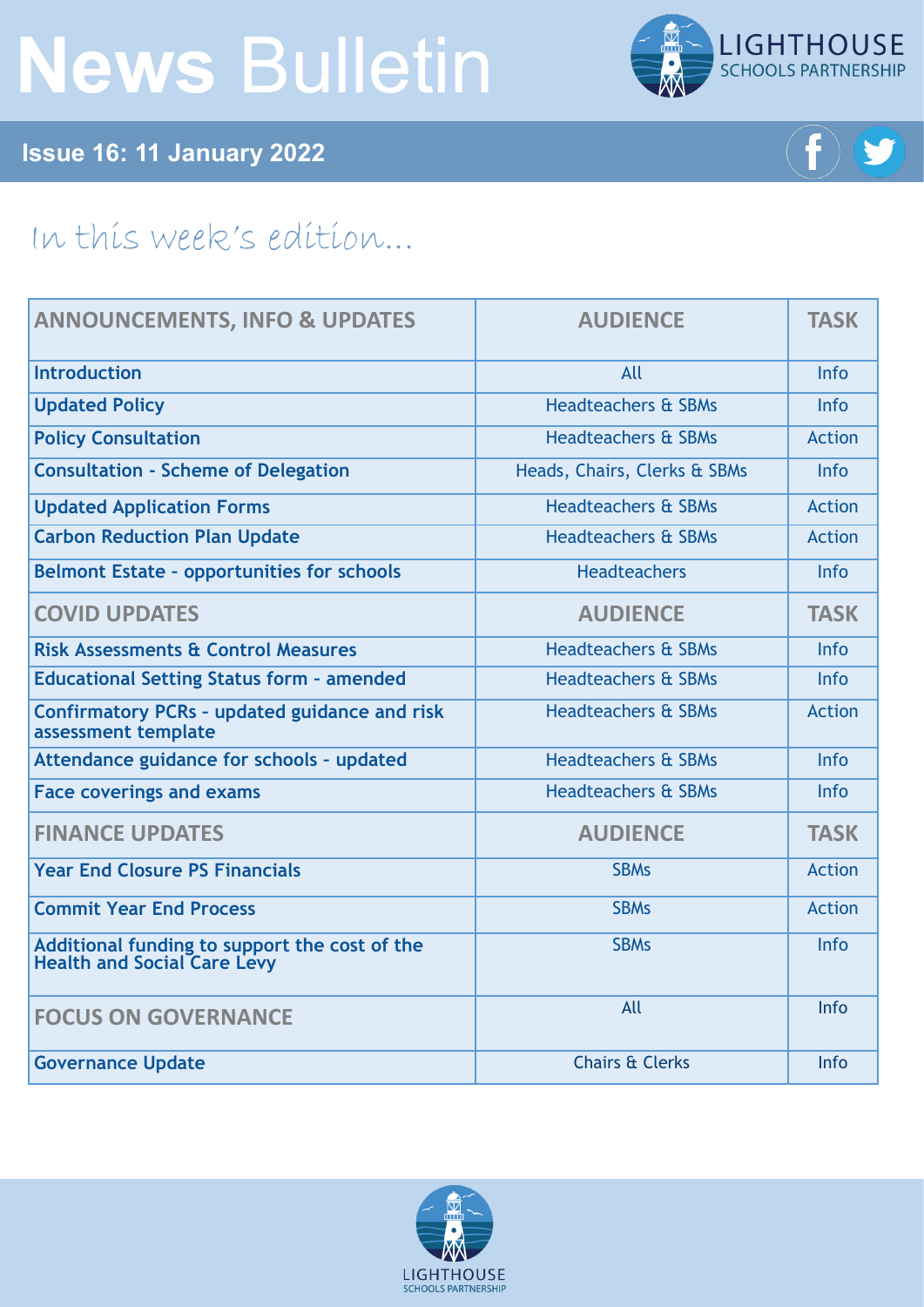## <span id="page-1-0"></span>**Introduction**

When I wrote the introduction to last week's bulletin, I think that I was mentally preparing for Armageddon to be unleashed this week. Happily, it hasn't arrived, at least not in Bath and NE Somerset or North Somerset. Or not yet. We have had some staff absence as a result of COVID, with a couple of schools more significantly affected, and we have had some pupil cases including a number of outbreaks. Bu so far, the continuities with December are more noticeable than the differences. At least we are ready again and I was as impressed as ever to see the flexibility and creativity that our Remote Learning Leaders displayed in their planning. We watch and wait.

I have got some news about appointments to share. I am delighted to confirm that we have appointed a new Deputy Director of Education to lead our work on Inclusion, SEND and Disadvantage. Debbie Coker, currently Headteacher at Fishponds CE Academy in Bristol will be joining us in Term 5 (subject to confirmation). Debbie is an experienced former SENDCO and she has led Fishponds through a time of rapid change and improvement. She was extremely impressive on interview and brings great expertise and an inspirational personal commitment to the flourishing of all young people in education. She will make a very positive difference to us in our Trust.

We also have several Headteacher posts to fill. Tom Inman has decided that he is ready (after more than 13 years at Gordano) for a fresh challenge, and I am obliged to him for giving us the maximum time to advertise his post. He has done a superb job at Gordano and we will miss him enormously. The advert is now live. At St Peter's we are also getting ready to advertise the Headship and anticipate that we will be making an appointment in March.

I'm looking forward to seeing Heads at the online meeting tomorrow.

Gary

# **Updated Policies**

A signed copy of the Trust's Finance Policy, which came into effect from 21<sup>st</sup> December, is now available on our website [here.](https://www.lsp.org.uk/attachments/download.asp?file=267&type=pdf) This is an important Trust policy for school leaders, finance staff and Governors to be aware of to support our Trust in maintaining and developing robust systems of financial control.

# **Policy Consultation**

We have launched two policies for consultation last week, as detailed below:

- Support Staff Appraisal Policy
- Teaching Staff and Headteacher Appraisal Policy

We would like to encourage Headteachers and School Business Managers to participate in this consultation. The Policies can be viewed [here.](https://foldr.lsp.org.uk/public/W31DP) We would also like Chairs of Local Governing Bodies to ensure that the consultation is reported to their LGB and any response from the LGB is noted in their minutes. Chairs may wish to identify a member(s) of the LGB to lead on making a response to share the workload and benefit governor skills.

If you would like to submit changes, suggestions or amendments to any of the policies please highlight your changes or make them using tracked changes. Please submit your comments to the consultation to Tania Newman via email: HR@lsp.org.uk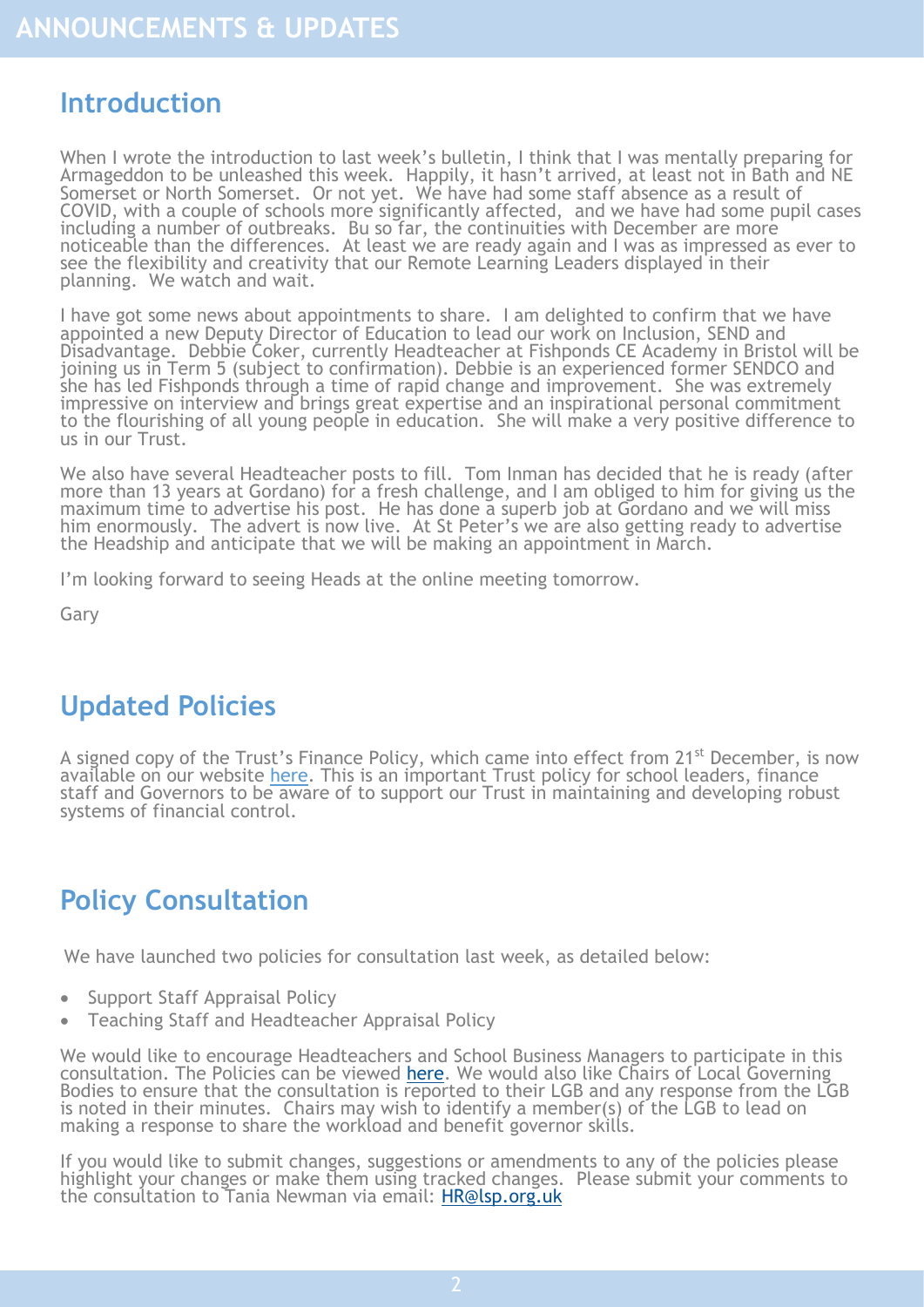# <span id="page-2-0"></span>**Consultation - Scheme of Delegation**

The last review of the Trust's Scheme of Delegation was undertaken in February 2021 for the 2021-22 academic year. Consultation for the Scheme of Delegation for the 2022-23 academic year was due to commence on 19th January. Following discussions with the executive team and the Board the timescales for this consultation have been amended as detailed below:

#### **Amended Consultation Timescales**

- Proposals for Consultation to Board 31<sup>st</sup> March 2022
- Consultation with Schools  $25<sup>th</sup>$  April to 13<sup>th</sup> May 2022

• Subject to outcome of consultation, we propose to seek approval for the revised scheme from Board on 13<sup>th</sup> June 2022

The annual planner and policy review schedule has been updated to reflect this change and can be downloaded [here.](https://foldr.lsp.org.uk/public/WZZBW)

# **Updated application forms**

The suite of application forms have been updated, as detailed below:

- Support Staff Application Form
- Teaching Staff Application Form
- Headteacher Application Form

Improvements include check boxes when you click on boxes within the forms and also sections relating to the onboarding of staff have been removed. The questions should also flow better for the candidate experience.

The new forms should replace existing forms on recruitment websites and held within your schools. The forms can be found on Foldr (LSP Policies\HR Policies, Forms, Templates & [Letters\Recruitment\Trust application forms\Updated Application Forms\)](https://foldr.lsp.org.uk/public/W58QW)

The central HR team are reviewing onboarding documents for new employees, and you will be updated of these new documents soon.

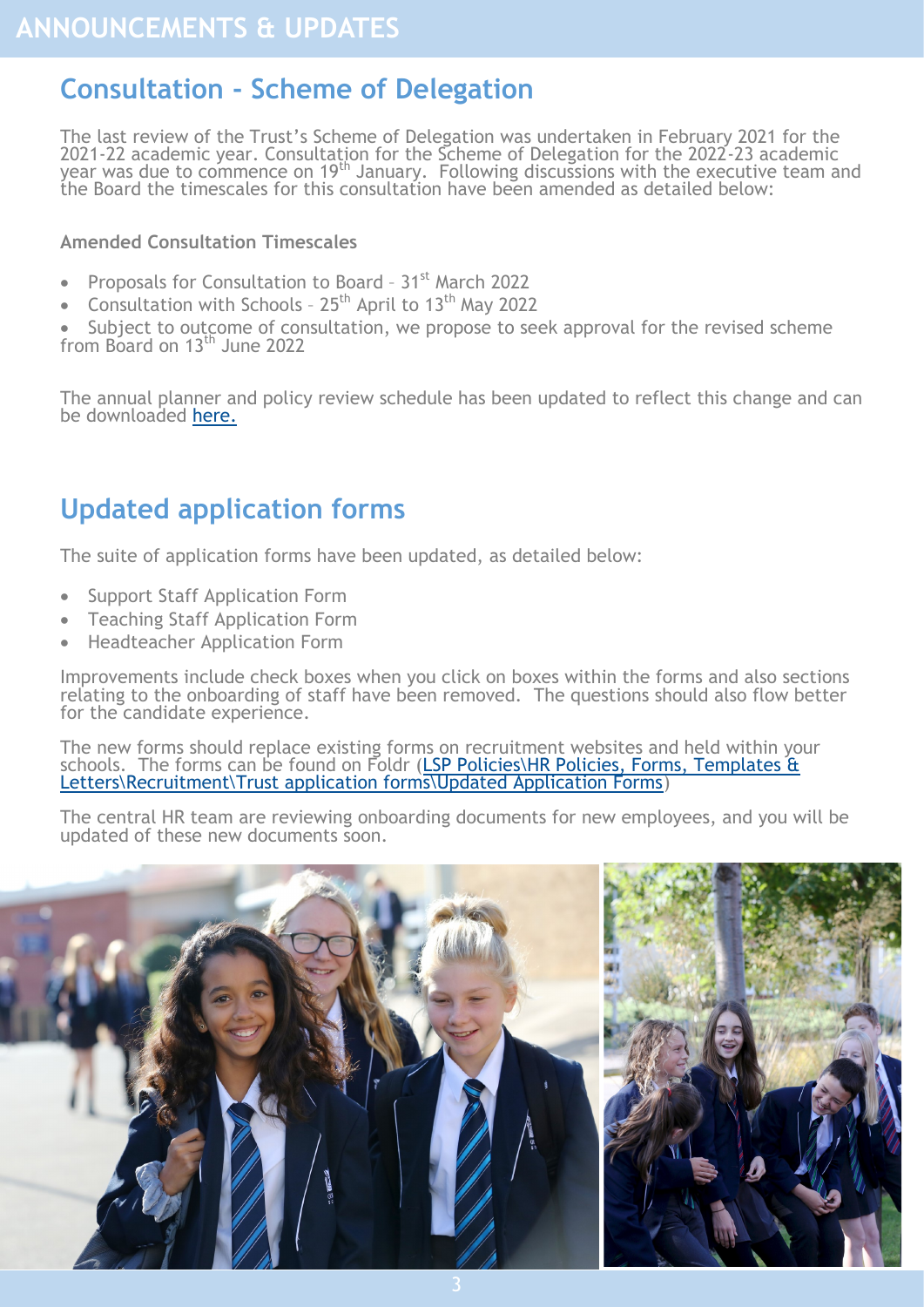# <span id="page-3-0"></span>**Carbon Reduction Plan Update**

As you know, works to help us to develop our carbon reduction action plans in the months ahead are taking place, with the current phase being undertaken by Powerful Allies.

As part of this, there will be thermography surveys undertaken at each school in the Trust which we are planning to take place during February half term. This is an external building survey that is done within the school grounds using infra-red technology to establish where heat leakages are present within buildings. It should take no longer than about 30 minutes and, as the Hub Estates Leads will be present during the survey, it should not have any adverse impact on the operation of schools.

Powerful Allies will be producing an outline report for each school, ahead of the thermography, which we understand you will receive by 4<sup>th</sup> February.

We would like some initial feedback from schools on this outline report by 18<sup>th</sup> February. As this does not allow a great deal of time, we wanted you to know asap so that you can arrange a meeting to review the outline plan and enable you to achieve this deadline. We suggest attendees for this meeting should include the Head, Business Manager, other member/s of SLT and a Governor as appropriate. If you could arrange for someone to take notes at the meeting, we would be happy to receive your feedback in this format.

The outline report requires no specialist knowledge to understand and we are looking for your initial thoughts on its content and achieving carbon neutral. This could include things like:

- Any inaccuracies that you identify in the report or missing information/opportunities
- Any thoughts on support that you need from the Central Team to achieve carbon neutral both in terms of guidance or facilitation and funding
- Your thoughts on the timescales and steps that you want to take within your school(s) to raise awareness of this issue with your LGB, staff and pupils in order to support the physical and cultural changes required, and again, any support that you would like with this process.

All of the steps above are required to meet the first phase of this project which is to satisfy the requirements of the £55k grant that we have been awarded to support the production of these plans. This is, however, an issue that will take many years to resolve. The second phase of this work will be a further opportunity for staff, pupils and Governors to provide their feedback on their reports before they are formally adopted by each school/federation and we can start to plan the delivery of the necessary actions. More information on phase two will be provided in due course and it will be influenced by the feedback that you provide to your outline reports.

#### **Belmont Estate – opportunities for schools**

We have had a very positive offer from the Belmont estate (close to Long Ashton, Flax Bourton and Wraxall) to have free use of their facilities and work with their education team to develop pupil visits. This might be of interest to either primary or secondary schools. Their outdoor education lead is Nicola Gliddon [nicola.gliddon@belmont.estate](mailto:nicola.gliddon@belmont.estate) and she would be delighted to hear from schools to discuss how we can work together.

You will find their information packs [here.](https://foldr.lsp.org.uk/public/PKJ0W)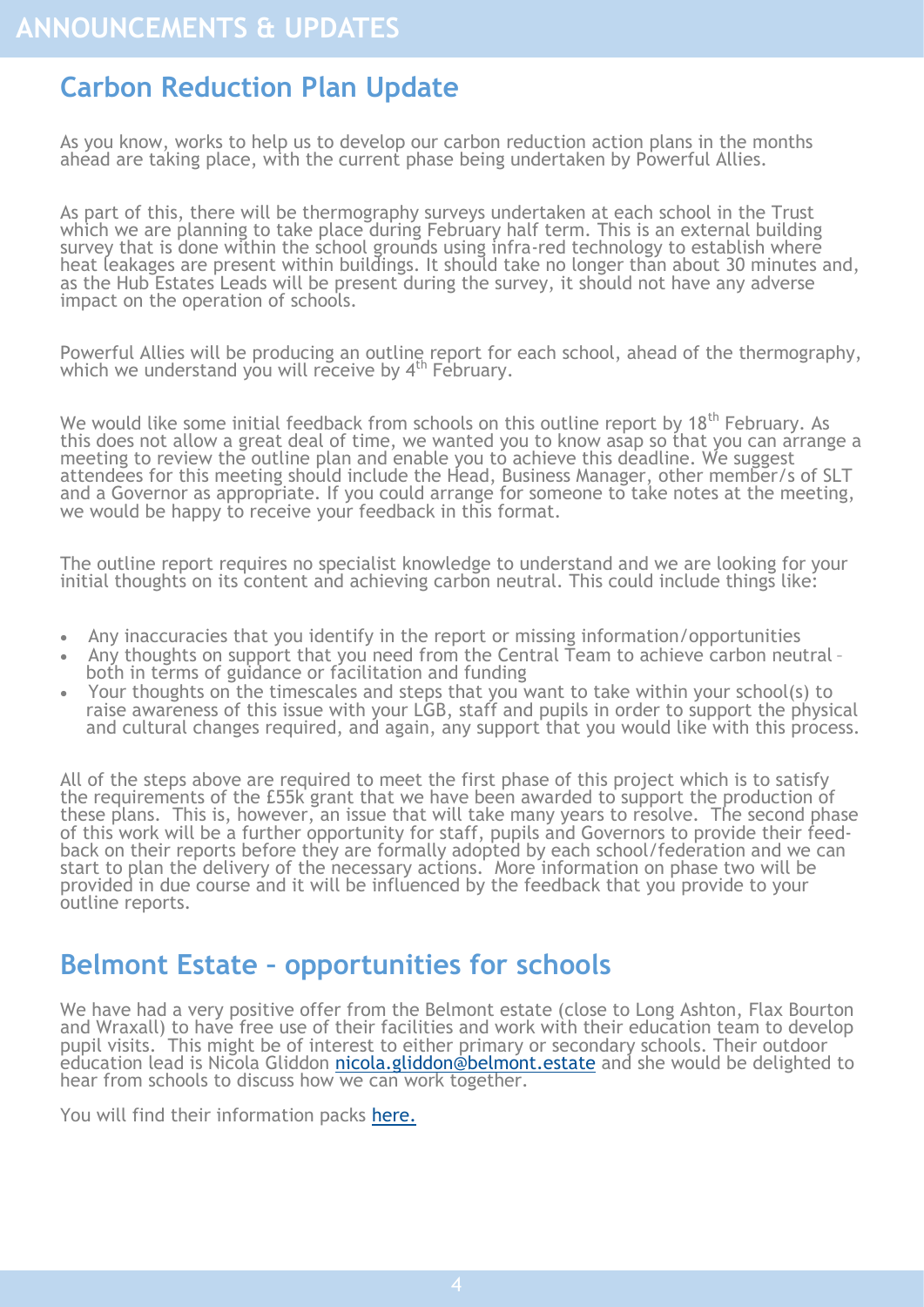#### <span id="page-4-0"></span>**Risk Assessments & Control Measures**

The Central Team have met with the Employee Liaison Committee and they are happy with the arrangements that we have put in place in relation to our risk assessments and control measures. We also shared with them the staffing contingencies scenarios that have been produced for both **[primary](https://foldr.lsp.org.uk/public/ND8BN)** and **secondary** schools. These are designed to help you in considering the next steps to take when facing staff shortages and thank you to all of you that have contributed to their production. We recognise, however, that the diversity of our schools means that different action will be required/available in different schools. We hope that this guidance is of use but please feel free to contact Gary, Sharon or Louise if you feel you are getting close to having to close some provision so that we can support you.

We are aware that most school are now using, or are about to start using CO2 monitors. We would be grateful if you could let us know if you have any rooms with sustained high readings, and if you are planning to apply for the DfE's air purification units, so that we can help you with any remedial actions required

## **Educational Setting Status form – amended**

The DfE has amended the list of sub-codes in the [Educational Setting Status form](https://www.gov.uk/guidance/how-to-complete-the-educational-setting-status-form?utm_medium=email&utm_campaign=govuk-notifications-topic&utm_source=dc08575b-3073-4ff5-8d08-46a52ff11b76&utm_content=immediately) to say that code Y can be used for non-attendance due to exceptional staff absences or unavailability of transport due to COVID-19.

#### **Confirmatory PCRs – updated guidance and risk assessment template**

Following the recent announcement that confirmatory PCRs would not be needed in most circumstances from 11 January, the DfE has updated its range of [guidance](https://www.gov.uk/government/publications/actions-for-schools-during-the-coronavirus-outbreak?utm_medium=email&utm_campaign=govuk-notifications&utm_source=63200972-dc4d-430f-9ffe-e28b74bab6ee&utm_content=immediately) to reflect this. The guidance has also been updated to clarify the position regarding individuals being able to leave isolation from day 7 (if meeting the required criteria).

We are aware of some instances where test and trace have given incorrect advice to families on self isolation. Please contact us if you need any support with these issues.

We have updated our [template risk assessment](https://foldr.lsp.org.uk/public/NB1EW) to reflect this change. The amendments are in green with old text crossed out. Please update your risk assessment with these changes. We do not feel that it is necessary to formally consult staff on these changes as they reflect changes in government policy, however, please inform them of the change and update the version on your website.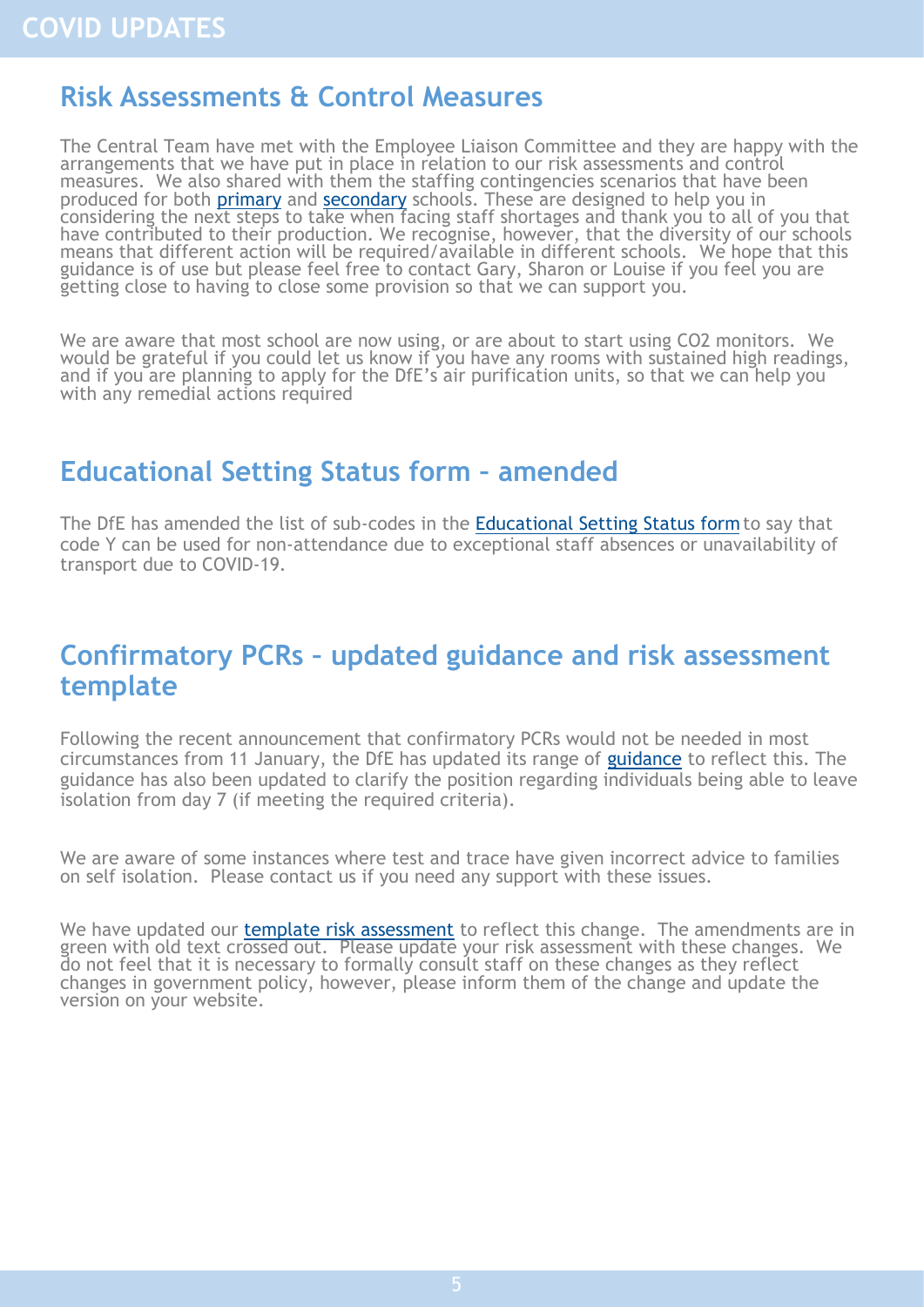#### <span id="page-5-0"></span>**Attendance guidance for schools – updated**

The DfE has updated [Attendance Guidance](https://www.gov.uk/government/publications/school-attendance?utm_medium=email&utm_campaign=govuk-notifications-topic&utm_source=5b5f9dd4-382a-4425-8a6e-ff0ca66c5f35&utm_content=immediately) in line with the UKHSA announcement about confirmatory PCR tests. The [Addendum,](https://www.gov.uk/government/publications/school-attendance/addendum-recording-attendance-in-relation-to-coronavirus-covid-19-during-the-2021-to-2022-academic-year) recording attendance in relation to Covid-19 during the 2021 to 2022 academic year has also been amended.

#### **Face coverings and exams**

The DfE has been asked by the Confederation of School Trusts to clarify the position on face coverings in public and mock exams. This is the response that they have received:

'Following the temporary reintroduction of face coverings in classrooms, the *[public health](https://www.gov.uk/government/publications/responsibility-for-autumn-gcse-as-and-a-level-exam-series/public-health-arrangements-for-autumn-exams)  [guidance to support exams](https://www.gov.uk/government/publications/responsibility-for-autumn-gcse-as-and-a-level-exam-series/public-health-arrangements-for-autumn-exams)* was updated on Sunday 2 January. This guidance sets out that we would not ordinarily expect candidates and invigilators to wear face coverings during exams and assessments, but only on arrival and departure. Both candidates and invigilators may wear face coverings if they wish to do so.

We recommend centres also follow this guidance for mock exams and other assessments taking place under exam conditions or as close to exam conditions as possible, including those taking place to gather evidence for Teacher Assessed Grades under the *[guidance published by](https://www.gov.uk/government/publications/guidance-on-contingency-arrangements-for-gcses-as-and-a-levels-in-summer-2022)  [Ofqual](https://www.gov.uk/government/publications/guidance-on-contingency-arrangements-for-gcses-as-and-a-levels-in-summer-2022)* on Thursday 11 November. This includes circumstances where these assessments take place in classrooms.

For vocational and technical qualifications where the exam or assessment may require more interaction with an invigilator or others, such as a practical demonstration, centres have the flexibility to recommend that face coverings be worn if they deem this appropriate.

The infection prevention measures detailed in the public health guidance to support exams help to ensure a safe environment for students and staff. These measures continue to apply and should be adhered to.'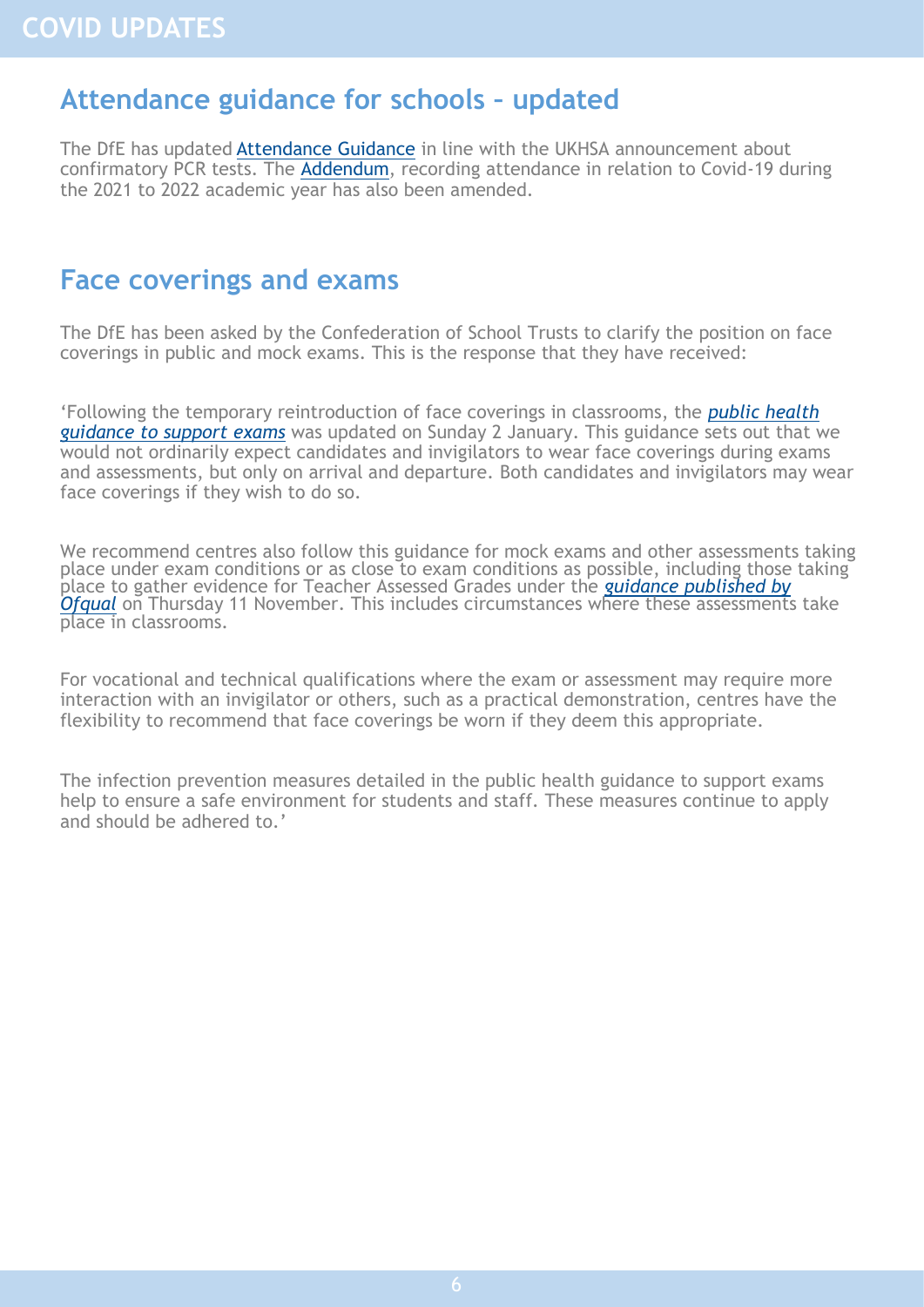## <span id="page-6-0"></span>**Year End Closure PS Financials**

We have now completed the year end journals and are in a position to close the previous academic year on PSF.

In order to carry out this task we will need to exercise a period of downtime on PSF and all users should be logged out using the correct method. (If you are unsure – please ask).

During this time the data will be copied and a full backup taken. The work is scheduled for 5pm Wednesday 12th January 2022. Could we please ask that PS Financials is not used from 4.45pm on Wednesday 12th January 2022. The system will be available to use from 8 am the following day.

There is a risk that any work carried out after 5pm on Wednesday may be lost and not recovered, please set a calendar note and notify other PS Financial users within your school.

If you have any concerns or require further information, please contact Natalie Fear nfear@lsp.org.uk

Thank you.

## **Commit Year End Process**

Now that we have closed the 2020-21 financial year, we need to roll forward the 2021-22 financial year into the 'Current Year' on Orovia so that we can use 'Next Year' for 2022-23 budget planning. In order to do this, schools need to 'Commit Year End Process'. However, prior to committing the year end, you may like to do some housekeeping to ensure you do not lose anything you wish to keep. Instructions are available on Foldr [here.](https://foldr.lsp.org.uk/public/W6Z9W)

Please ensure that you carry out this process by Friday, 28th January. Once this is done, please advise us via *Ispfinance*@lsp.org.uk

Only when all schools have undertaken this process, can we ask Orovia Support to commit this at the central side and request that they upload 2022-23 GAG statements once they start to arrive.

#### **Additional funding to support the cost of the Health and Social Care Levy**

Following last week's item outlining details of the new Schools Supplementary Funding, the Finance Team have now estimated funding allocations for schools for the period April to August 2022. The allocations and workings and available in Foldr [here.](https://foldr.lsp.org.uk/public/WMEMP) You should include this estimate of additional funding under nominal 1055 for your December budget monitor, and should also ensure that you are using an employee scenario updated for the revised National Insurance rates applied. (Please note that these are estimates only and the actual allocations will be published later in the Spring).

The Core Services charge will increase due to this additional funding and a revised estimate of Core Services charges taking the estimate of Supplementary Funding into account have been updated in Foldr [here](https://foldr.lsp.org.uk/public/PVQBN) for your information.